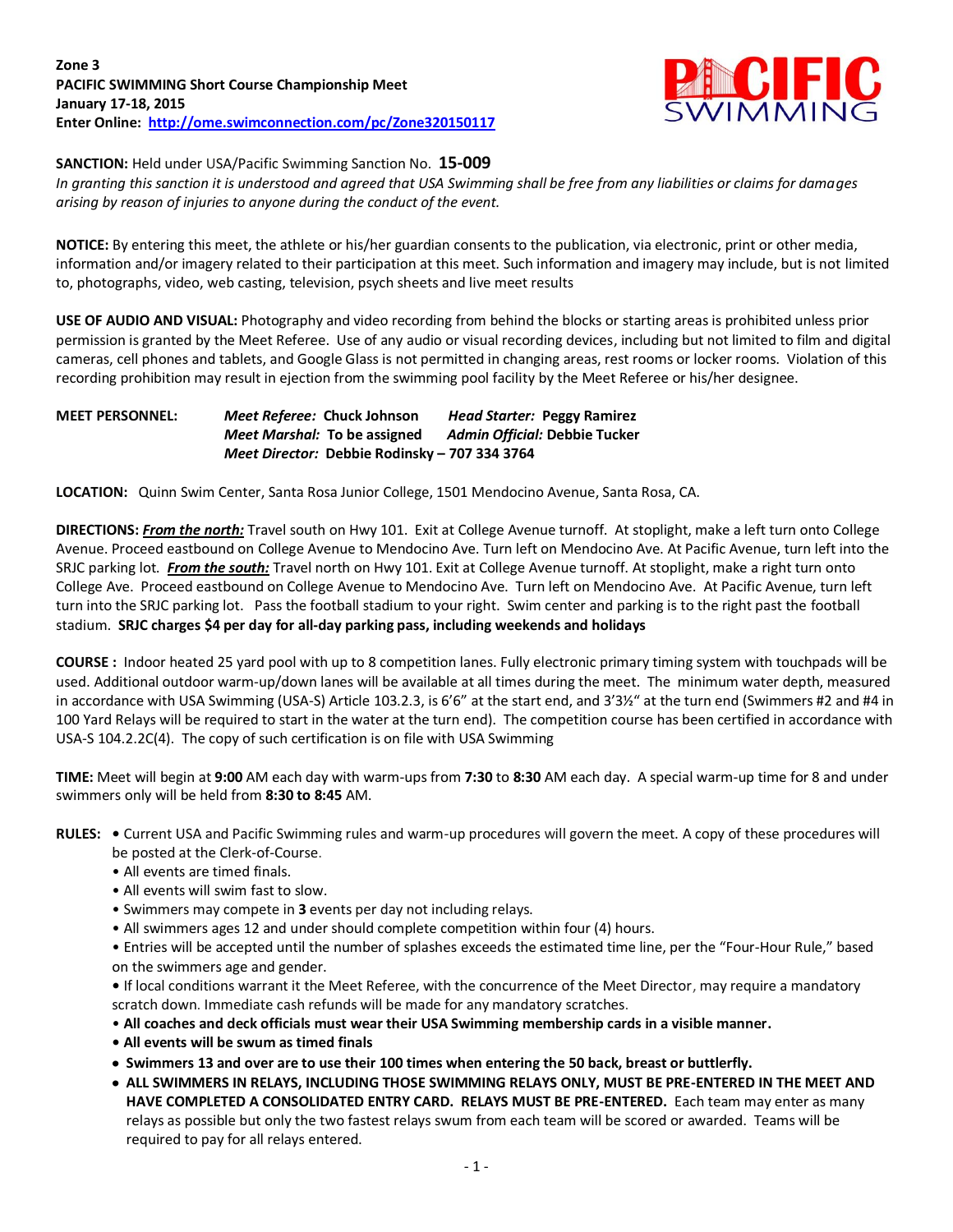**UNACCOMPANIED SWIMMERS:** Any USA-S athlete-member competing at the meet must be accompanied by a USA Swimming member-coach for the purposes of athlete supervision during warm-up, competition and warm-down. If a coach-member of the athlete's USA-S Club does not attend the meet to serve in said supervisory capacity, it is the responsibility of the swimmer or the swimmer's legal guardian to arrange for supervision by a USA-S member-coach. The Meet Director or Meet Referee may assist the swimmer in making arrangements for such supervision; however, it is recommended that such arrangements be made in advance of the meet by the athlete's USA-S Club Member-Coach.

**RACING STARTS:** Swimmers must be certified by a USA-S member-coach as being proficient in performing a racing start, or must start the race in the water. It is the responsibility of the swimmer or the swimmer's legal guardian to ensure compliance with this requirement.

**RESTRICTIONS:** • Smoking and the use of other tobacco products is prohibited on the pool deck, in the locker rooms, in spectator

- seating or standing areas and in all areas used by swimmers, during the meet and during warm-up periods.
- Sale and use of alcoholic beverages is prohibited in all areas of the meet venue.
- No glass containers are allowed in the meet venue.
- No propane heater is permitted except for snack bar/meet operations.
- All shelters must be properly secured.
- Changing into or out of swimsuits other than in locker rooms or other designated areas is prohibited.

• Destructive devices, to include but not limited to, explosive devices and equipment, firearms (open or concealed), blades, knives, mace, stun guns and blunt objects are strictly prohibited in the swimming facility and its surrounding areas. If observed, the Meet Referee or his/her designee may ask that these devices be stored safely away from the public or removed from the facility. Noncompliance may result in the reporting to law enforcement authorities and ejection from the facility. Law enforcement officers (LEO) are exempt per applicable laws.

**ELIGIBILITY:** • Swimmers must be current members of USA-S and enter their name and registration number on the meet entry card as they are shown on their Registration Card. If this is not done, it may be difficult to match the swimmer with the registration and times database. The meet host will check all swimmer registrations against the SWIMS database and if not found to be registered, the Meet Director shall accept the registration at the meet (a \$10 surcharge will be added to the regular registration fee). Duplicate registrations will be refunded by mail.

- Entries with **"NO TIME" will be REJECTED**
- All individual event entries must meet the minimum time standards listed in the meet sheet
- Entry times submitted for this meet will be checked against a computer database and may be changed in accordance with Pacific Swimming Entry Time Verification Procedures.
- Disabled swimmers are welcome to attend this meet and should contact the Meet Director or Meet Referee regarding any special accommodations on entry times and seeding per Pacific Swimming policy.

• Swimmers 18 years of age and over may compete in the meet for time only, no awards. Such swimmers must have met standards for the 17-18 age group.

• The swimmer's age will be the age of the swimmer on the first day of the meet.

This meet is open ONLY to swimmers registered in Zone 3 of Pacific Swimming. **Teams not registered with USA Swimming and Pacific Swimming for the year 2015 may NOT be represented in this meet. Their swimmers may compete as unattached if the individual swimmer has current 2015 USA-S/PC membership**

**ENTRY FEES:** \$4.00 per event plus an \$8.00 participation fee per swimmer and \$9.00 per relay. Entries will be rejected if payment is not sent at time of request.

**ONLINE ENTRIES:** To enter online go to **<http://ome.swimconnection.com/pc/Zone320150117>** to receive an immediate entry confirmation. This method requires payment by credit card. Swim Connection, LLC charges a processing fee for this service, equal to \$1 per swimmer plus 5% of the total Entry Fees. Please note that the processing fee is a separate fee from the Entry Fees. If you do not wish to pay the processing fee, enter the meet using a mail entry. **Entering online is a convenience, is completely voluntary, and is in no way required or expected of a swimmer by Pacific Swimming.** Online entries will be accepted through Wednesday, **January 7, 2015.**

**MAILED OR HAND DELIVERED ENTRIES**: Entries must be on the attached consolidated entry form. Forms must be filled out completely and printed clearly with swimmers best time. Entries must be postmarked by midnight, Monday, **January 5. 2015** or hand delivered by 6:30 p.m. Wednesday, **January 7, 2015** No late entries will be accepted. No refunds will be made, except mandatory scratch downs. Requests for confirmation of receipt of entries should include a self-addressed envelope.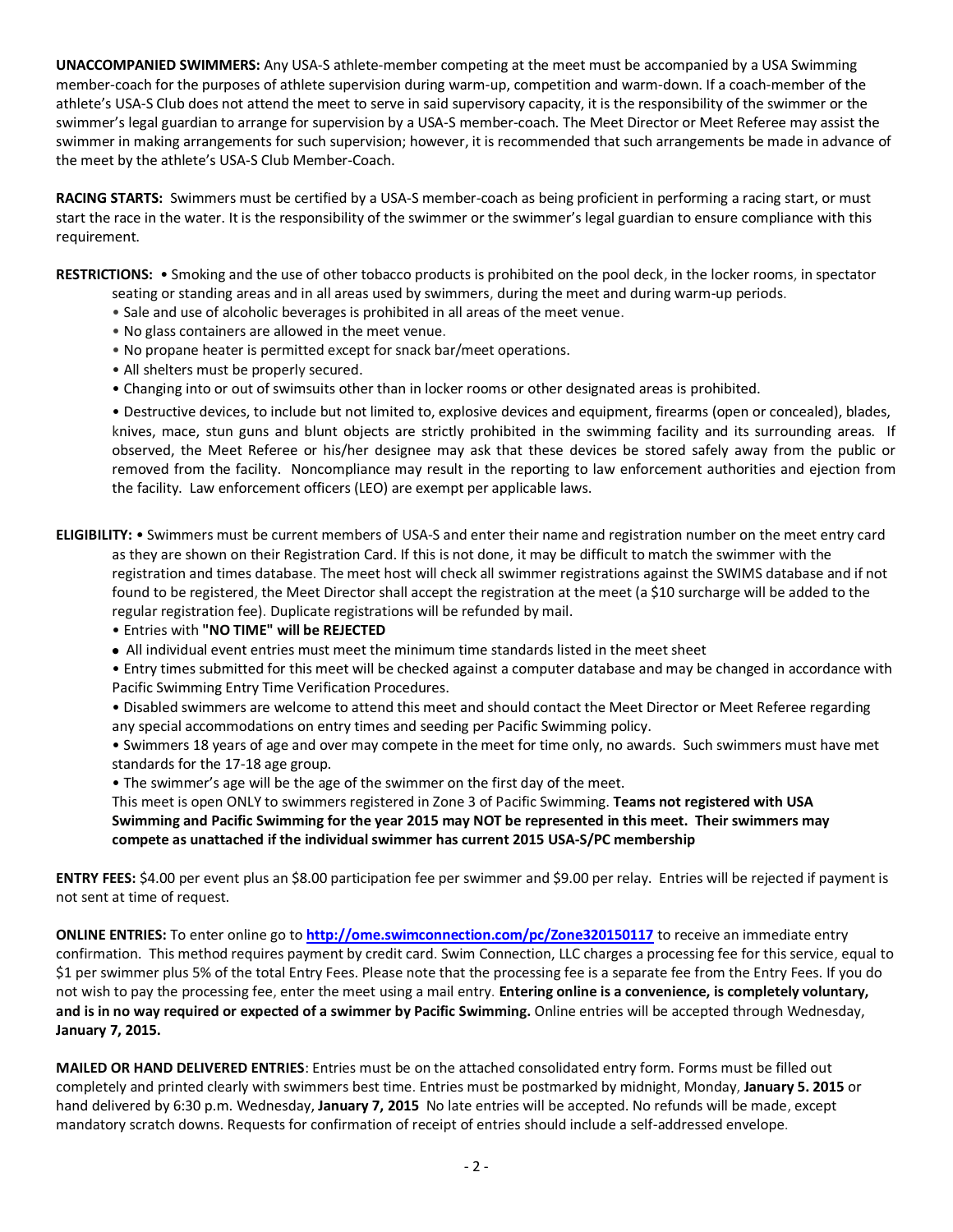## **Mail entries to**: **Debbie Rodinsky Hand deliver entries to: Debbie Rodinsky 301 Angelina Way 301 Angelina Way Vallejo, CA 94589 Vallejo, Ca 94589**

**CHECK-IN:** The meet will be deck seeded. Swimmers must check-in at the Clerk-of-Course. Close of check-in for all individual events shall be no more than 60 minutes before the estimated time of the start of the first heat of the event. No event shall be closed more than 30 minutes before the scheduled start of the session. Swimmers who do not check in will not be seeded and will not be allowed to compete in that event.

**SCRATCHES:** Any swimmers not reporting for or competing in an individual timed final event that they have checked in for shall not be penalized. Swimmers who must withdraw from an event after it is seeded are requested to inform the referee immediately.

**AWARDS:** Awards will be given to the coach or team representative at the end of the meet. Finals - Pins 1st through 8th. Relays - Pins 1st through 3rd. Up to \$250.00 dollars will be given to the 1<sup>st</sup> place team to be used for a team function/party. (The money will be paid out once receipts are provided) Team trophies to  $2^{nd}$  and  $3^{rd}$  place teams

**SCORING:** Finals – 9, 7, 6, 5, 4, 3 ,2, 1 , / Relays – 18, 14, 12,10, 8, 6, 4, 2

**ADMISSION:** Free. A Program will be available for \$4.00

**SNACK BAR & HOSPITALITY:** A snack bar will be available throughout the competition. Coaches and working deck officials will be provided lunch. Hospitality will serve refreshments to timers and volunteers.

**MISCELLANEOUS:** No overnight parking is allowed. Facilities will not be provided after meet hours

**MINIMUM OFFICIALS:** No more than 3 days after close of entries, meet management (Meet Director and/or Meet Referee) shall contact a representative from each team participating in the meet, and provide a preliminary inventory of the officials that team is required to provide for each session. Each team shall, by the start of the meet, provide to the Meet Director or designee a list of Officials who have agreed to represent that team during each session of the meet.

At the meet, meet management shall conduct an inventory of officials, and shall compare the number of swimmers entered in each session by each team with the number of officials present representing each team. If meet management certifies that a team has not provided sufficient officials for any session of the meet in accordance with the table below, excluding finals in a trials and finals meet, the team will be fined \$100 per missing official per session of the meet.

| Club swimmers entered in session | Trained and carded officials required |
|----------------------------------|---------------------------------------|
| $1 - 10$                         |                                       |
| $11 - 25$                        |                                       |
| $26 - 50$                        |                                       |
| 51-75                            |                                       |
| 76-100                           |                                       |
| 100 or more                      |                                       |

\*Zone 3 will include Colorado, Intermediary/ Chief Timing Judge, and Computer operator in the count of officials for a session although these positions are not carded. Zone 3 will accept Trainees in the count of officials for a session, as long as they are carded. Teams may use officials "borrowed" from other teams, or unattached officials at the meet who agree, to fulfill their obligation under the rule.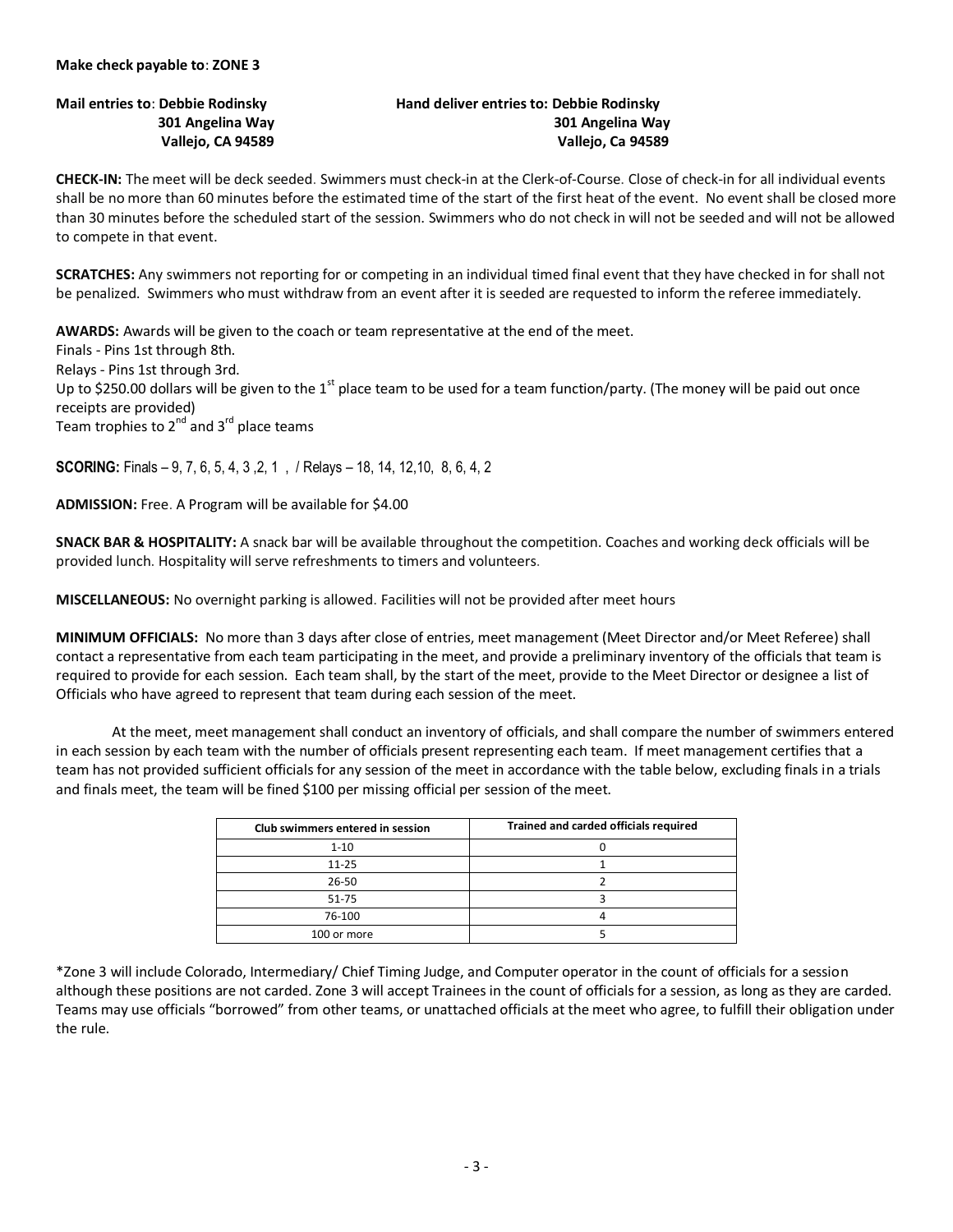## **EVENT SUMMARY**

|              | <b>SATURDAY</b>  |                  |                  | <b>SUNDAY</b>     |                  |                  |                  |  |  |
|--------------|------------------|------------------|------------------|-------------------|------------------|------------------|------------------|--|--|
| 8 & UN       | $9 - 10$         | $11 - 12$        | <b>13-UP</b>     | <b>8 &amp; UN</b> | $9 - 10$         | $11 - 12$        | <b>13-UP</b>     |  |  |
| 100 Med      | 200 Med          | 50 Back          | 200 IM           | 100 Free          | 200 Free         | 100              | 200 Free         |  |  |
| Relay        | Relay            |                  |                  | Relay             | Relay            | <b>Butterfly</b> |                  |  |  |
| 25 Back      | 50 Back          | 100 Breast       | 50 Back          | 50                | 100              | 50 Free          | 100              |  |  |
|              |                  |                  |                  | <b>Butterfly</b>  | <b>Butterfly</b> |                  | <b>Butterfly</b> |  |  |
| 50 Breast    | 100 Breast       | 100 Free         | 100 Breast       | 25 Free           | 50 Free          | 50 Breast        | 50 Free          |  |  |
| 50 Free      | 100 Free         | 50               | 100 Free         | 25 Breast         | 50 Breast        | 100 Back         | 50 Breast        |  |  |
|              |                  | <b>Butterfly</b> |                  |                   |                  |                  |                  |  |  |
| 25 Butterfly | 50               | 200 IM           | 50               | 50 Back           | 100 Back         | 200 Free         | 100 Back         |  |  |
|              | <b>Butterfly</b> |                  | <b>Butterfly</b> |                   |                  |                  |                  |  |  |
|              | 200 IM           | 200 Med          | <b>500 Free</b>  | 100IM             | 200 Free         | 200 Free         | 400 IM           |  |  |
|              |                  | Relay            |                  |                   |                  | Relay            |                  |  |  |
|              |                  |                  | 200 Med          |                   |                  |                  | 200 Free         |  |  |
|              |                  |                  | Relay            |                   |                  |                  | Relay            |  |  |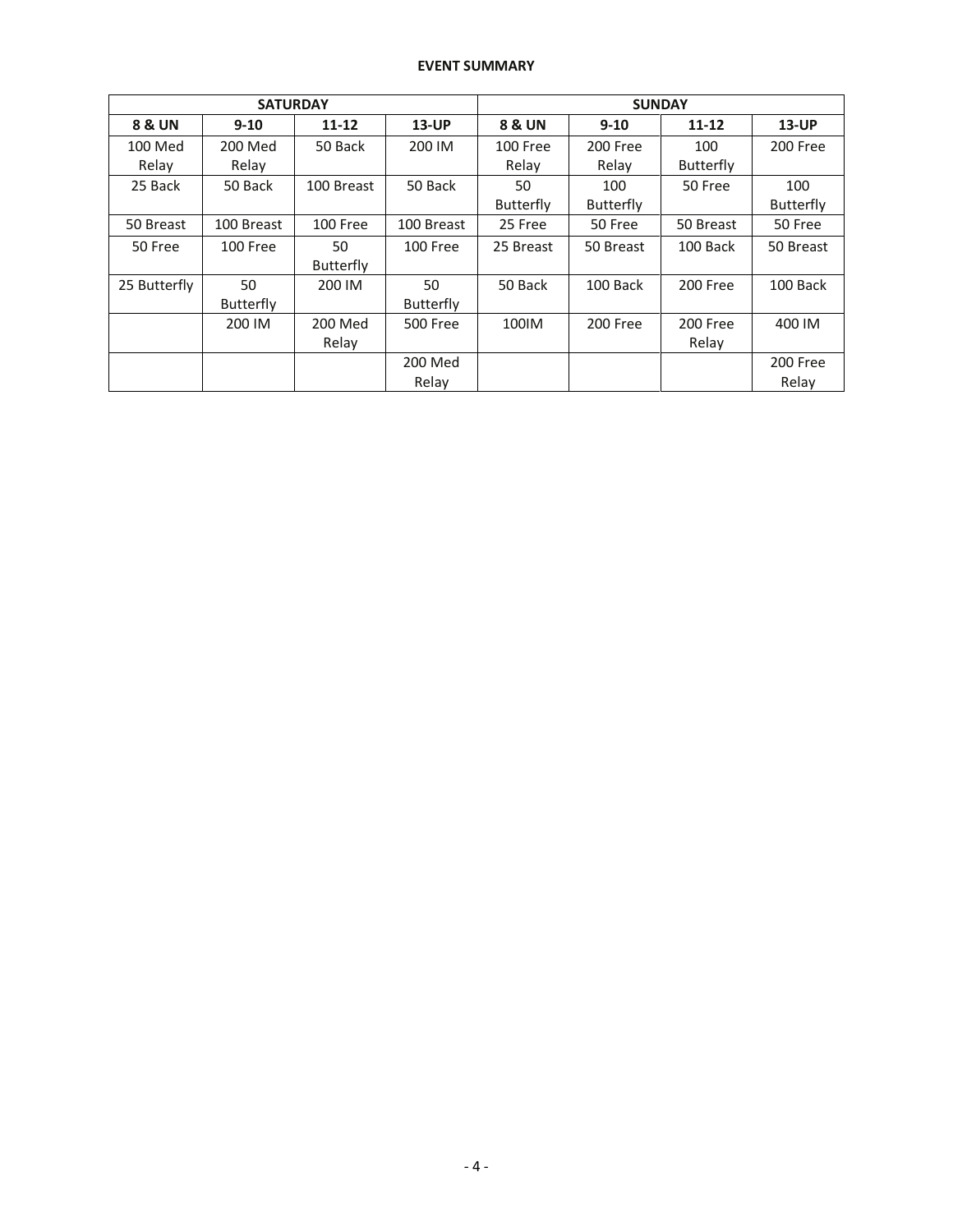| Saturday, January 17                  |              |                              |                |              |            |                               |                             |           |              |
|---------------------------------------|--------------|------------------------------|----------------|--------------|------------|-------------------------------|-----------------------------|-----------|--------------|
| Girls<br>#                            | <b>Times</b> | Event                        | Boys<br>#      | <b>Times</b> | Girls<br># | <b>Times</b><br><b>EVENT</b>  |                             | Boys<br># | <b>Times</b> |
| $\mathbf{1}$                          |              | 8 and Under 100 Med<br>Relay | $\overline{2}$ |              | 63         |                               | 8 and Under 100 Free Relay  | 64        |              |
| 3                                     |              | 9-10 200 Med Relay           | 4              |              | 65         | 9-10 200 Free Relay           |                             |           |              |
| 5                                     | 2:40.79      | 13-14 200 IM                 | 6              | 2:30.29      | 67         | 2:22.89                       | 13-14 200 Free              | 68        | 2:14.19      |
| 7                                     | 2:36.79      | 15 and Over 200 IM           | 8              | 2:23.29      | 69         | 2:19.99                       | 15-18 200 Free              | 70        | 2:08.39      |
| 9                                     | 36.09        | 11-12 50 Back                | 10             | 36.09        | 71         | 1:19.39                       | 11-12 100 Butterlfy         | 72        | 1:17.59      |
| 11                                    | 43.29        | 9-10 50 Back                 | 12             | 43.19        | 73         | 1:40.39                       | 9-10 100 Butterfly          | 74        | 1:39.39      |
| 13                                    | 23.49        | 8 and Under 25 Back          | 14             | 23.49        | 75         | 54.99                         | 8 and Under 50 Butterfly    | 76        | 54.99        |
| 15                                    | 1:12.69      | 13-14 50 Back                | 16             | 1:08.29      | 77         | 1:12.19                       | 13-14 100 Butterfly         | 78        | 1:07.09      |
| 17                                    | 1:10.79      | 15 and Over 50 Back          | 18             | 1:04.69      | 79         | 1:10.69                       | 15-18 100 Butterfly         | 80        | 1:03.89      |
| 19                                    | 1:28.69      | 11-12 100 Breaststroke       | 20             | 1:26.49      | 81         | 31.69                         | 11-12 50 Free               | 82        | 30.69        |
| 21                                    | 1:45.59      | 9-10 100 Breaststroke        | 22             | 1:41.99      | 83         | 35.69                         | 9-10 50 Free                | 84        | 34.99        |
| 23                                    | 57.99        | 8 and Under 50 Breaststroke  | 24             | 57.99        | 85         | 19.49                         | 8 and Under 25 Free         | 86        | 19.49        |
| 25                                    | 1:22.99      | 13-14 100 Breaststroke       | 26             | 1:16.69      | 87         | 30.49                         | 13-14 50 Free               | 88        | 28.19        |
| 27                                    | 1:21.99      | 15 and Over 100 Breaststroke | 28             | 1:13.59      | 89         | 29.99                         | 15-18 50 Free               | 90        | 26.89        |
| 29                                    | 1:08.29      | 11-12 100 Free               | 30             | 1:06.99      | 91         | 40.59                         | 11-12 50 Breaststroke       |           | 40.29        |
| 31                                    | 1:21.09      | 9-10 100 Free                | 32             | 1:19.39      | 93         | 47.79                         | 9-10 50 Breaststroke        | 94        | 47.49        |
| 33                                    | 43.99        | 8 and Under 50 Free          | 34             | 43.99        | 95         | 25.99                         | 8 and Under 25 Breaststroke | 96        | 25.99        |
| 35                                    | 1:06.29      | 13-14 100 Free               | 36             | 1:01.59      | 97         | 1:22.99                       | 13-14 50 Breaststroke       | 98        | 1:16.69      |
| 37                                    | 1:04.99      | 15-18 100 Free               | 38             | 58.69        | 99         | 1:21.99                       | 15-18 50 Breaststroke       | 100       | 1:13.59      |
| 39                                    | 34.59        | 11-12 50 Butterfly           | 40             | 34.69        | 101        | 1:19.49                       | 11-12 100 Back              | 102       | 1:17.49      |
| 41                                    | 42.39        | 9-10 50 Butterfly            | 42             | 41.39        | 103        | 1:33.49                       | 9-10 100 Back               | 104       | 1:30.79      |
| 43                                    | 22.59        | 8 and Under 25 Butterfly     | 44             | 22.59        | 105        | 51.99                         | 8 and Under 50 Back         | 106       | 51.99        |
| 45                                    | 1:12.19      | 13-14 50 Butterfly           | 46             | 1:07.09      | 107        | 1:12.69                       | 13-14 100 Back              | 108       | 1:08.29      |
| 47                                    | 1:10.69      | 15-18 50 Butterfly           | 48             | 1:03.89      | 109        | 1:10.79                       | 15-18 100 Back              | 110       | 1:04.69      |
| 49                                    | 2:49.49      | 11-12 200 IM                 | 50             | 2:47.39      | 111        | 2:29.69                       | 11-12 200 Free              |           | 2:25.99      |
| 51                                    | 3:17.29      | 9-10 200 IM                  | 52             | 3:16.29      | 113        | 2:58.29<br>9-10 200 Free      |                             | 114       | 2:50.19      |
| 53                                    | 6:22.39      | 13-14 500 Free               | 54             | 6:01.69      | 115        | 1:49.29<br>8 and Under 100 IM |                             | 116       | 1:49.29      |
| 55                                    | 6:12.69      | 15-18 500 Free               | 56             | 5:47.89      | 117        | 5:42.19<br>13-14 400 IM       |                             | 118       | 5:20.29      |
| 57                                    |              | 11-12 200 Med Relay          | 58             |              | 119        | 15-18 400 IM<br>5:32.89       |                             | 120       | 5:07.69      |
| 59                                    |              | 13-14 200 Med Relay          | 60             |              | 121        | 11-12 200 Free Relay          |                             | 122       |              |
| 61<br>15 and Over 200 Med Relay<br>62 |              |                              |                | 123          |            | 13-14 200 Free Relay          | 124                         |           |              |
|                                       |              |                              |                |              | 125        |                               | 15-18 200 Free Relay        | 126       |              |

Use the following URL to find the time standards: <http://www.pacswim.org/swim-meet-times/standards>